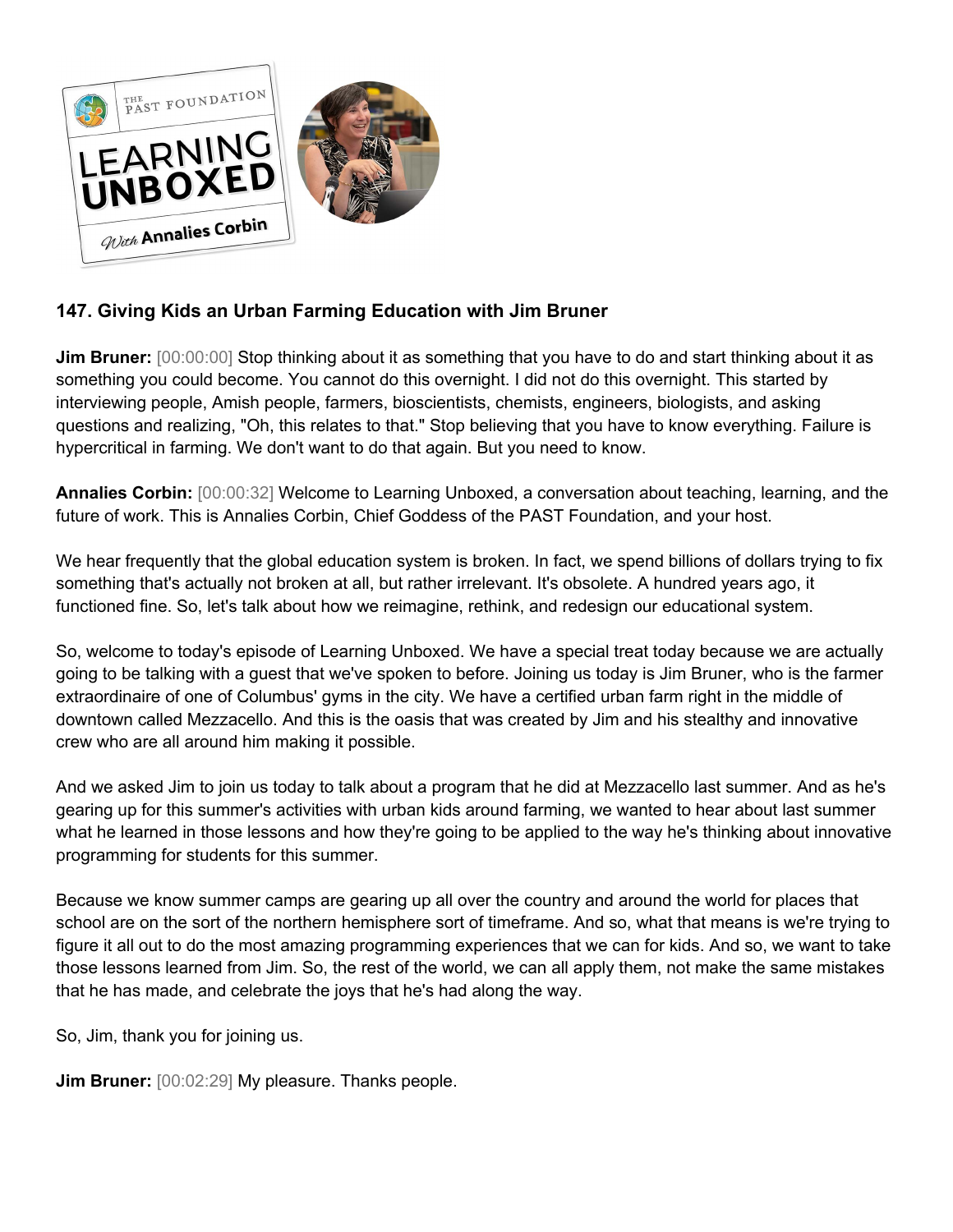**Annalies Corbin:** [00:02:32] Absolutely. So, Jim, for our listeners who come to us from all over the world, let's set the stage. Tell us what the heck is this thing called Mezzacello? And why on earth would it be in the middle of an urban environment like Columbus, Ohio?

**Jim Bruner:** [00:02:44] So, Mezzacello is, as Annalies said, a certified 501(c)(3) urban farm that I created from three lots in, literally, downtown Columbus. There were two vacant lots that had houses on them. And one of the houses burned down. The other house had termites, so they tore it down. And so, we bought the land. Nobody wanted the land because, frankly, nobody wanted to remove the stone rubble foundations. And when Rick and I bought the land, we knew then we wanted both a garden and a farm.

And I knew that I wanted to really explore where we could go with urban ag. Because of medical conditions that affect me, I knew that food was going to be an issue. And so, I'm curious and passionate about growing food.

And one of the side effects of living in downtown Columbus - Pro: It's easy to get around. You can walk to the symphony, every theatre, the opera, the ballet, everything is right there. Con: There are no grocery stores. So, I knew I needed to grow food. So, Rick and I decided from day one we were going to focus on beauty and sustenance.

Rick does the beauty in front. And behind me is what Rick refers to as North Korea, which everyday becomes more and more advanced. And it's where I grow all my food. It's where I keep my animals. And it's where I really focus my efforts on training young people in an urban environment - suburban, rural, and urban - how to understand and work with food. And that's what I did last summer, because of PAST and the Ohio Farm Bureau Foundation.

**Annalies Corbin:** [00:04:32] So, before we get into the actual programming, just to sort of set a little bit additional context, are we talking about a spread the size of Texas or a postage stamp? Because what does three lots really mean to the rest of the world? So, I mean, what are we talking about in terms of acreage here, just so everybody understands what we're talking about.

**Jim Bruner:** [00:04:53] Certainly. Thirty meters on the front, 48 meters on the side, so 75 feet on the front, 150 feet on the side, is the land that I'm dealing with. It's less than a third of an acre.

**Annalies Corbin:** [00:05:06] Less than a third of an acre, and you've turned it into an actual producing farm.

**Jim Bruner:** [00:05:10] A self-enclosed, sustainable ecosystem with seven components to it that all feed into each other and do more than one thing. If you don't do more than one thing here at Mezzacello, you don't belong.

**Annalies Corbin:** [00:05:23] Wow. That's pretty impressive just alone. So, with that in mind, let's talk a little bit about the programming. So, you know, you ran a very successful program last summer with kiddos. So, share with us a little bit about what that was. And, more importantly, what did you learn from that experience that's informing what you're going to do this year? And we'll close out with what the plans for this year look like. So, give us a sense of what was it that you were doing and how or why did you think about it in terms of the way you did the implementation?

**Jim Bruner:** [00:05:58] Yeah. So, one thing that happened that was marvelous is the PAST Foundation, because working with the PAST Foundation, I learned a problem is not an end. It's actually the beginning of a journey. And so, I wanted to solve a problem. And I thought the summer camps that I was applying for a grant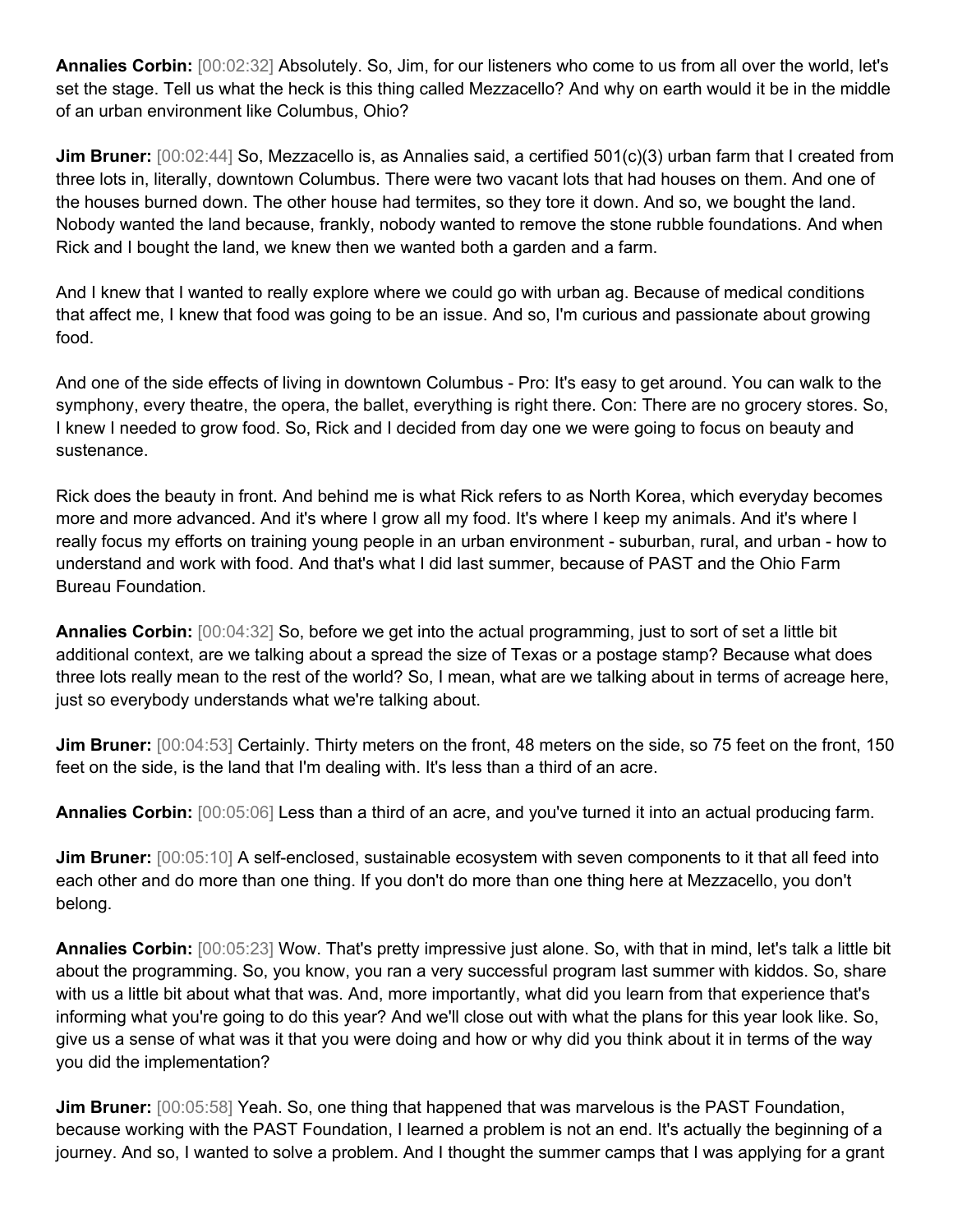with the Ohio Farm Bureau Foundation, Youth Pathways and Agriculture Grant, I thought it was going to be about teaching kids how to farm. And it's easy, super easy, show them, and then they walk away and you hope they implement it.

What actually happened was the Farm Bureau Foundation wanted me to create camps around getting kids really thinking about what careers would come from agriculture. And that was a reframing of the problem for me. And it was an interesting opportunity because I created what I thought were the 12 perfect careers perfect, no problem. Perfect careers for young kids to be interested in if they wanted to be in agriculture in a city. They created 35 others. And so, that was quite a surprise. The teachers that I was working with who were helping me implement these programs were frantically writing up new career pathways that, frankly, I had never thought about.

One of my favorites is a young kid, a young man who came and knew nothing about ag. Nothing. He was terrified of chickens.

## **Annalies Corbin:** [00:07:28] Aren't we all?

**Jim Bruner:** [00:07:31] Especially. But he wanted to be a tattoo artist and a rapper. So, language was important to him and so were tattoos. But when we talked about and we looked at the Arduino circuit sets and the Raspberry Pi's and all the technology, he realized that all circuit boards are tattoos. And so, now, he wants to be a nanolithographer, who will print circuits at such high resolution that the frequency of light is the problem. And he knows that. And I exposed them to that. And that's one of many.

But nanolithographer was something I would never in a million years had dreamed would be a career associated with urban ag. And that was the power of the programming from last summer. I thought it was going to go this way. And as most parents and people and teachers can attest, it's going to go 90 degrees. And it did. It did.

I had a mortician, her father is a mortician, her family are a family morticians, who realize you're not going to need morticians on Mars, you're going to need carbon. So, they pivoted to pathologists and microbiologists because that carbon needs to be reused.

That was amazing to me. Just allow children to dream and give them the data and see what they say. Listen to them. Listen to them. Don't tell them what you think it's going to be. Listen to them. And then, give them duties and tasks and make them work together and see what happens.

**Annalies Corbin:** [00:09:05] Yeah. And it is a lot of what I loved, you know, getting the chance to visit and sort of see it in action. And I also want to share with our listeners a couple of the sort of foundational ways that we worked together on the program. And I do want to just really sort of stress.

So, oftentimes, nonprofits or schools or communities will join up with community endeavors. So, in this case, Mezzacello, a certified urban farm, which also happens to be a nonprofit, but an organization that doesn't specialize in education per se. And, also, recognizing that when you form these kinds of partnerships for the purposes of an amazing opportunity in the community with kids, for kids, around kids, but for adults as well, there's a certain amount of sort of training and support that has to go, and it has to go multiple directions at the same time.

So, for example, Jim is not himself a schoolteacher. He's a passionate guy who loves working with kids. He's super, super innovative. He's also involved directly in the PAST Foundation day to day. He's been involved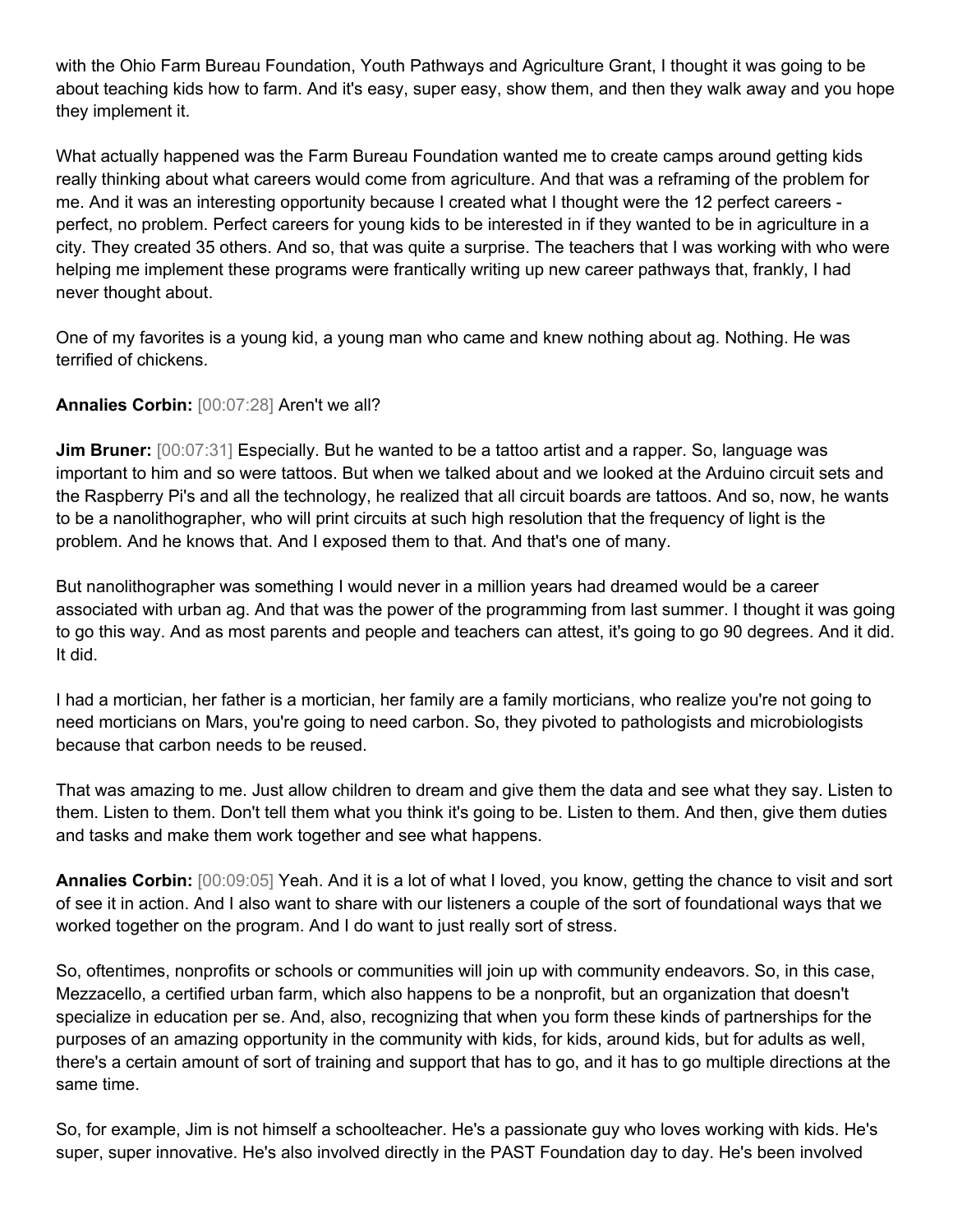with invention convention. There's just a whole host of things that Jim has gotten involved with over the years that involve innovation and students exploring the world.

So, he had a natural propensity for this type of programming. And yet, it would almost be criminal to have just let him loose and say, "Hey, teach a program and we're just going to hope it all works out." It was the infrastructure and the support structure that we were able to put around it, both PAST as an organization, the Farm Bureau for their funding, that made a big sort of chunk of what Jim was just talking about possible. Including the inclusion of two amazing young ag teachers who came to participate and partner with Jim.

And, quite frankly, I mean, I would argue, Jim, in many ways without these two teachers standing side by side with you and influencing the way that you were thinking and modifying the program and, as you said, running out and designing new modules because a new career had just been developed because of a kids interest, it would have been a much, much different lift. So, share with us a little about the integration or the experience of these teachers coming on board to be your right hands in this endeavor.

**Jim Bruner:** [00:11:32] No doubt. No lies detected here. Paige and Sam were absolutely crucial. Because I don't know anything about pedagogy. You're right, I'm an informal educator and I run on instinct. Paige and Sam worked with the program with me and said, "Okay. You can run these kids for seven hours a day, but you have to give them periods to play."

And it was in the play where the most interesting learning happened, because that's the moment when the kids let their guard down and they're dependent with each other. And Paige was a master at creating games tied to what we had just done. And Sam lives on a sheep farm, so she had a lot of insight for those programs.

And I will do that again for sure. I will never work without a certified teacher again because, you know, they get a lot of slack and they get a lot of flack. But teachers really do understand the way kids work, and I do not. I understand how to motivate kids and I know what inspiration and artistry look like. But I really do credit PAST Foundation and the Farm Bureau Foundation for teaching me, "Listen. Listen to the kids. Listen to the teachers. Find a way to match that both." And if I had to do that again, I would pick those teachers again.

But I would also choose a physical education major or a physical training major, because I know about energy. I know how much energy it takes to run a farm. Children are nothing but curiosity and energy. And I underestimated that to my peril. Luckily, I had Paige and Sam there to help me gauge, "We need a 50 minute break here. These kids may need to blow off heat." So, it was a wonderful learning opportunity.

And it was also a great opportunity for me because I developed all these systems that were easy for me to use. I didn't know how to integrate them into other systems. And, frankly, it works for me. And what do I need to do to make it work for others?

The Ohio Farm Bureau Foundation Grant also gave me the opportunity to do tours and presentations. And I had kids from other communities who hadn't experienced my camps asking questions that I hadn't considered. So, I have a whole pedagogy and vocabulary now where I think about the things that I'm doing and how to talk about them to those communities that aren't ready for the transformational opportunity I had last summer.

**Annalies Corbin:** [00:14:12] And so, one of the other things that you mentioned that I just want to set some context for because it will be confusing, so share with us sort of the theme or the topic of last summer's camps. Because you mentioned this whole thing about Mars and they're going to be, "What are you talking about? What does that have to do with urban agriculture?" So, you know, give the listeners just a little bit of context. What was the premise of last summer's camps?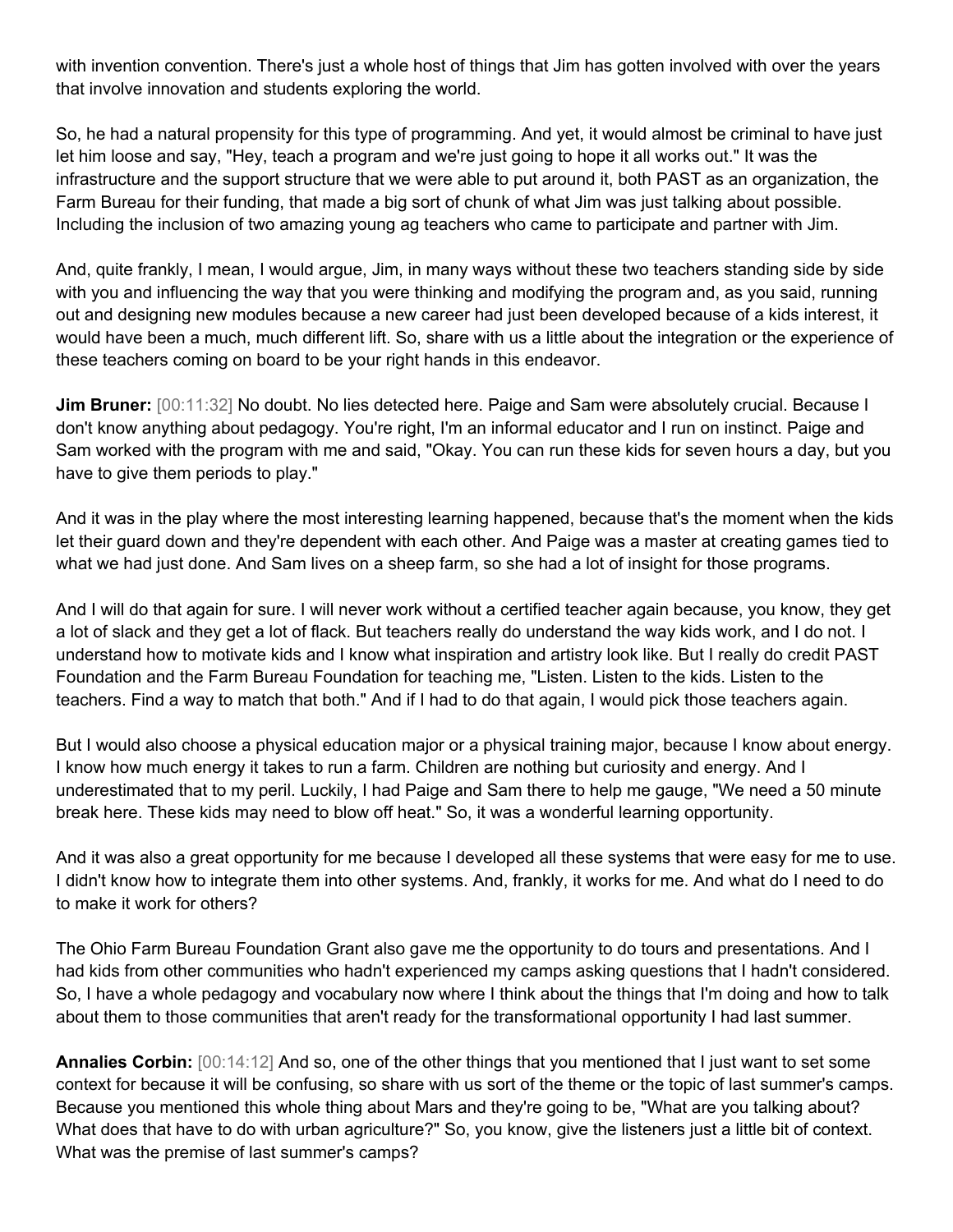**Jim Bruner:** [00:14:34] Yeah. So, last summer's camp had two titles. The first one was Bio-Lego, because I wanted each module to, like, tie into each other. The second one was Urban Agtech, because I really wanted kids to see the relationship between farming and what's coming next for them, not necessarily be living on Earth. Some of them may be working in low-Earth orbit. Some of them may be part of Project Artemis on the moon. Some of them may be the people working or the parents of children who are going to be going to Mars.

Nature needs fundamental things. Bio-Legos, right? And she needs these things for life to function. I wanted to teach that. But through the lens that you won't always be in - what the kids call - auto-magic earth, where things grow. You have to make environments that will work.

The environment that I live in is not hospitable to life. It's clay. It's been compacted over 200 years of constant occupation. I had to revitalize every square meter of this space, especially where I grow food. And that seemed perfect to me as an analogy for what it would be like to grow food on Mars.

And in fact, one of the components that I used in the Urban Agtech was diatomaceous earth, which if you know anything about farming, it's plankton shells, really, really sharp. And farmers use it to destroy parasites and bacteria. But you also need it in your gut because it cuts away things. It's very sharp. And it's dried and it hasn't been eroded by water.

However, when you mix it with water and dirt, it becomes really rich soil. And I wanted kids to see the relationship between if you don't have earth, if you don't have dirt, you can make soil. Compost, diatomaceous earth, and manure with water will make the perfect soil matrix for you. And so, that was the lens I was working in. And the kids got it.

The Farm Bureau Foundation was a little bit like, "What?" The robot, which is behind me, with two windmills that actually produces compost for me, magically, automatically using engineered robotics and solar and wind power, and green and brown materials, and diatomaceous earth. And after 35 days, it's compost. And after ten more days with rain and more dirt, it becomes the perfect growing medium. The kids saw that relationship and they're like, "Oh, I see. You can create healthy environment. And food actually needs certain things."

And I think, Annalies, the most profound experience I had both times I ran the camp last summer was what kids were bringing to eat at the beginning of the camp, Hostess, Twinkies, baloney; and what they were bringing at the end, quinoa, fresh vegetables, nothing in plastic wrappers, because they knew.

**Annalies Corbin:** [00:17:40] Of their own choosing, right? You never said a thing. They just suddenly started shifting the way that they were bringing in their snacks and their lunches.

**Jim Bruner:** [00:17:51] There were no more Kroger bags. No more plastic bags. They were reusable bags or paper bags that they knew they could put into compost and could feed the animals and cause them no harm. They got it.

**Annalies Corbin:** [00:18:02] That's a huge win, right? And that's one of those passive wins in many ways. Probably a win that's going to be more sustaining for those individual students.

So, that's a great, great segue because my next question for you is really around the surprises that you had. I know for a fact there were some ahas. You know, this really gets to those lessons that you learned. So, Jim, what did you learn from the kids that you were not expecting? Things that ultimately change the way you think about doing programming in the future?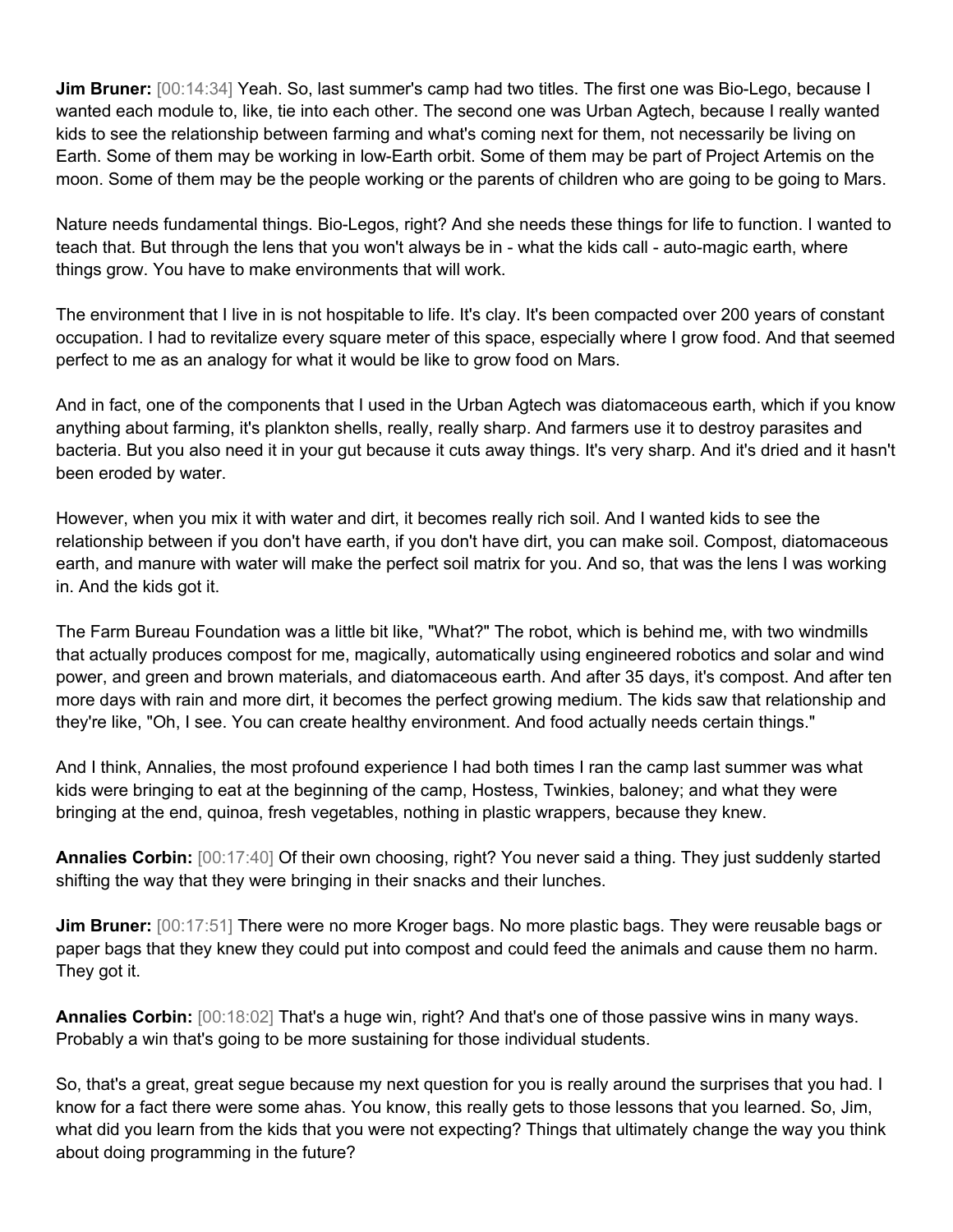**Jim Bruner:** [00:18:37] Yeah. Well, I mentioned one of them is understanding that kids need time to be kids. They need time to play. They need time to reason through what they've felt and what they're experiencing. And talk to each other.

**Annalies Corbin:** [00:18:51] And these are middle school kids, right?

**Jim Bruner:** [00:18:53] Middle school. Nine was my youngest and my oldest was 13. And a vast gulf of experience. But the one thing they share is they have no agency in their world.

**Annalies Corbin:** [00:19:06] What does that mean, Jim? What do you mean by that?

Jim Bruner: [00:19:08] They're told what to do. They're not asked, "What should we do? Let's solve this problem together." And I knew this from my work with inventors in Invention Convention, but I hadn't experienced it so intimately in an ecosystem, literally. The kids, they want to be the answer. They want to. But they need to know, one, that they can, and, two, that when they are, they'll be listened to. And so, for me, it was removing myself from the equation.

When they come up with a solution, don't tell them why it's not going to work. Tell them, make it work. And then, have them work together and have them tell you why it didn't work. That's a profound shift in education, in my opinion. I don't need to be the expert. I did not need to be the expert. I did not. I was not the expert. Those kids were actually better at seeing what they were doing and how it was going to impact their future than I was.

Because, like I said, I picked ten careers, they picked 35 others, and they're all valid. And, also, working with community gardens out in the community, the questions I got from the kids were surprising because, again, I hadn't thought about it from their perspective.

**Annalies Corbin:** [00:20:22] So, give us an example.

**Jim Bruner:** [00:20:24] So, one example was, "Well, okay. So, if we have a raised bed and we put dirt in it, why do we need to water it? Because the forest doesn't water itself." Yeah, that's a great point. They don't. And when you reach your hand down in there, it does feel wet.

However, if it doesn't rain, you do need to provide some source of moisture for that. "Well, yeah. So, the plant will grow." No. It's not about the plants at all. It's really about the worms and the microorganisms in the soil. And they had not made that connection. It is above so it is below. It's really about the health of the soil. And they're like, "Oh, so the fertilizer is actually doing something other than making plants grow?" "Yeah. It's drawing life to the roots. And the plants grow as a side effect of that."

That is something in their world they had never experienced. Everything happened to them. It didn't happen as a result of them. And that was a profound shift for me, understanding that kids, that agency, which is such an important concept to me now, is really important to identify for them.

**Annalies Corbin:** [00:21:37] Yeah. So, let's talk about that shift a little bit, because not only was it profound for you, the urban farmer. Obviously, it's going to be profound for the kids who are participating in the programs or the visitors that are coming to the farm. But, ultimately, this experience was transformative for the teachers who participated. So, you mentioned the two teachers, the ag teachers that were working closely with you. But they walked away from this experience and often to their own classrooms with some profound opportunities as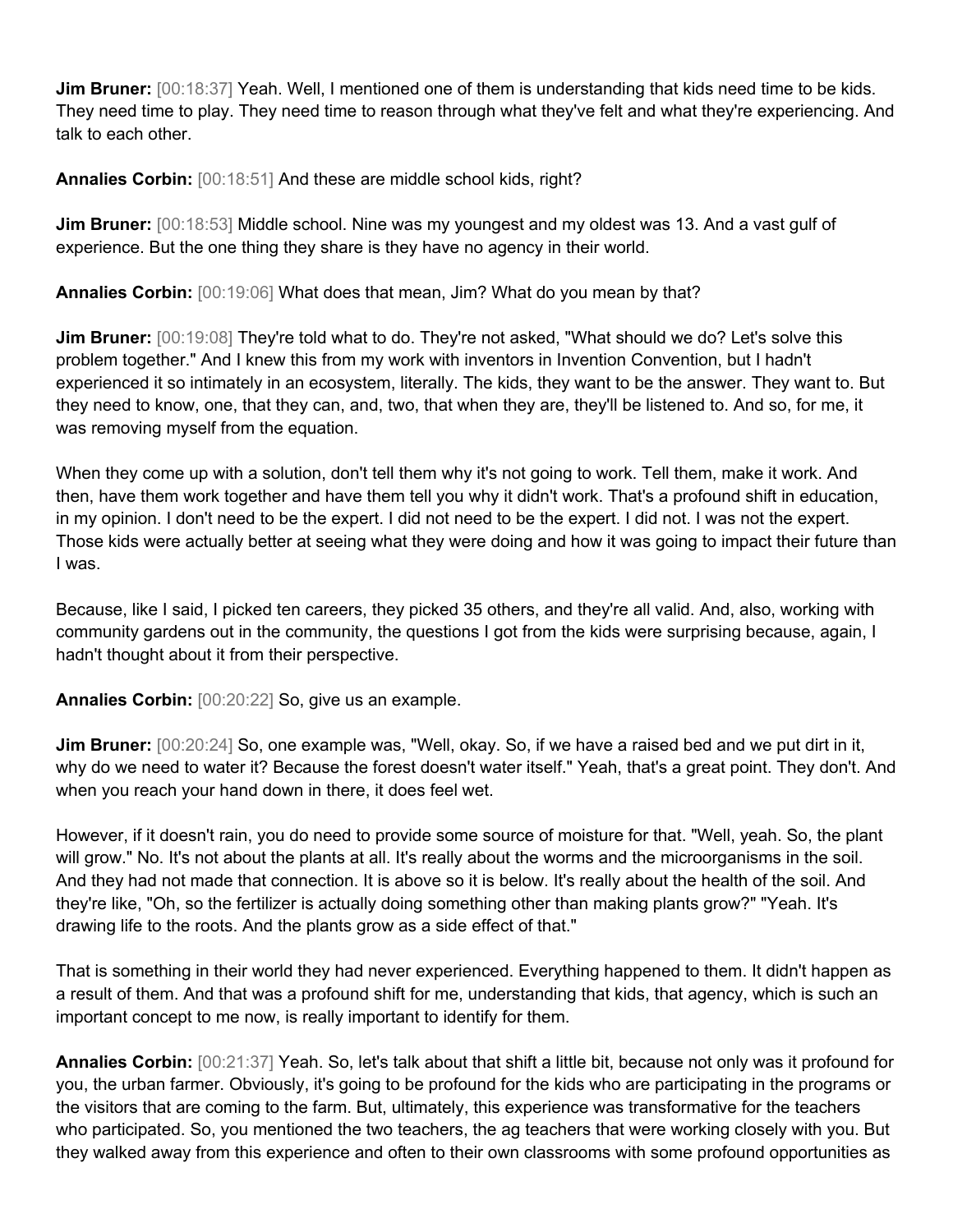well.

So, what have you heard from them? And then, we're going to shift and talk about this coming summer. But what do you hear from them in terms of long term impacts to the program that they were able to do with you, to share with you, to be part of with you?

**Jim Bruner:** [00:22:27] Absolutely. They have become friends, by the way. We're on Insta and Snap and we talk. Paige was really profoundly impacted by the idea of children as leaders, children choosing leaders, and that leadership requires followers that will support the passion of a leader. But a leader has to be a good leader to begin with, what it takes to make leadership. So, she was part of a fellowship in Israel last year about leadership and youth across conflict zones. So, she took what we learned here to Israel, and now she's teaching that in Cincinnati public schools.

**Annalies Corbin:** [00:23:07] That's awesome.

**Jim Bruner:** [00:23:08] And Sam started an entire STEM program outside of Cincinnati and Hamilton County, basically, teaching young people how to transform their school ground into enclosed ecosystems. And she finished out that year, and now she's in Utah building a new school around that entire concept.

**Annalies Corbin:** [00:23:30] That is amazing.

**Jim Bruner:** [00:23:31] So, direct output of what we did over the summer.

**Annalies Corbin:** [00:23:34] That is amazing. Okay. So, now let's shift gears. Let's talk about this summer. So, you learned an awful lot. So, share with us a little bit about what this summer is going to look like and why you made some of the choices you've made.

**Jim Bruner:** [00:23:49] Absolutely. So, one of the big changes this summer is a shortening of the frequency of the camps. Because two weeks is a long time for middle school kids to focus on one thing. And in my training at PAST, two weeks, ten days, is the perfect amount of time for a project.

But summer camp is different because they also want to have fun, right? So, we've shortened it to one week. We took three design challenges and built them around four core concepts. The first one is veterinary technology, keeping animals healthy and integrating them into an ecosystem. The second one is bioengineering, how much bioengineering is in nature, and how does that spill into life in the modern world.

The third one is renewable energy, you can see all the renewable energy around me right now. My entire farm at this point is off grid, not my house, but my farm. And the fourth one is biochemistry, and how does our immune system interact with the ecosystem, and the food, and the chemicals, and all the molecular interplay between life and our health, how does that interact. So, really big design challenges around that.

The second one is that because we're doing a shorter period of time and the design challenges are tighter, I realized I probably want more hands. So, I have two teachers and I have four interns from last year, who are coming back this year and volunteering, and they're attending camps for free, and their entire job is to serve as near-peer and peer-to-peer mentors.

**Annalies Corbin:** [00:25:27] These are kids that are coming back. These are kids from last year's camp who are coming back as your interns for this year's camp.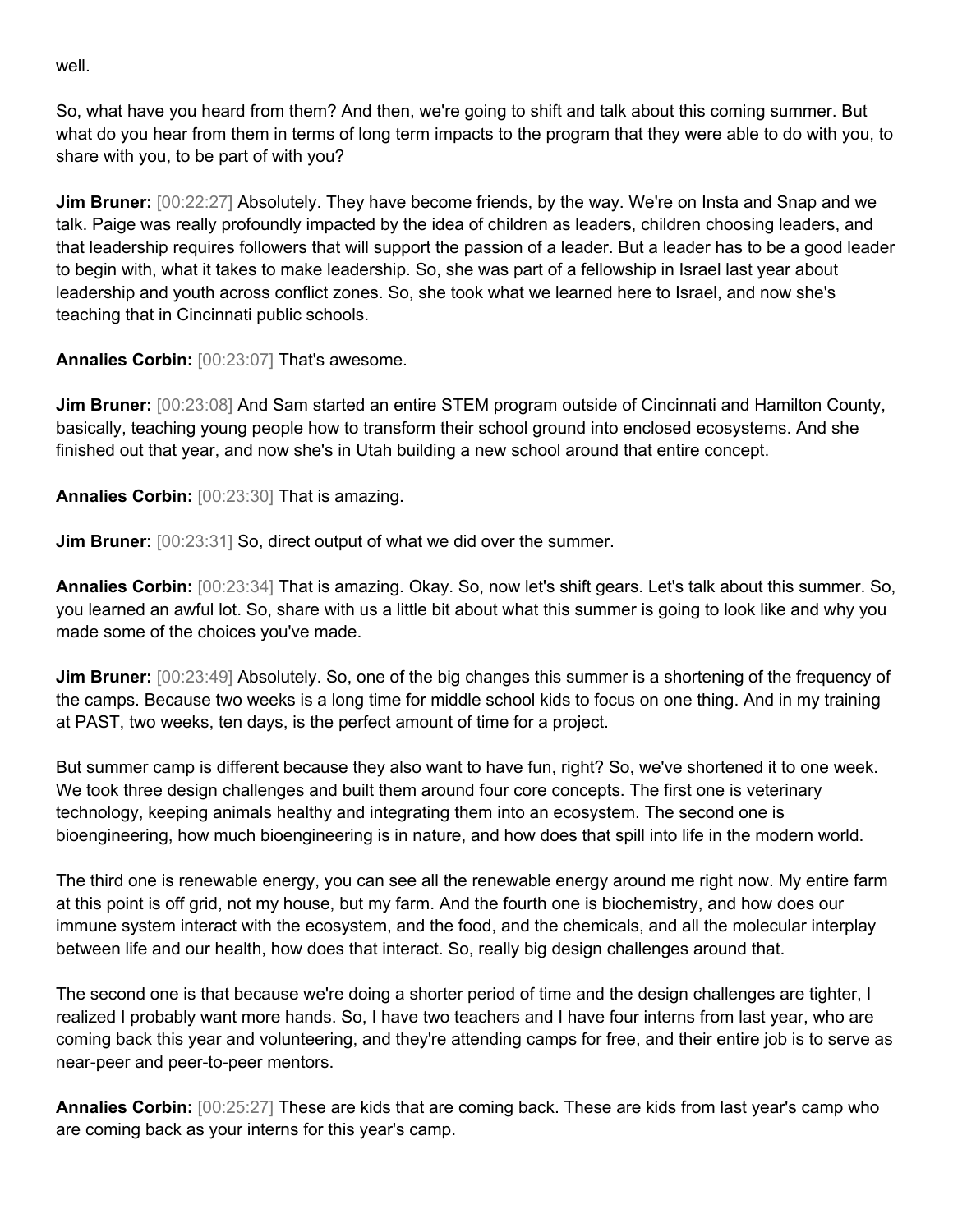**Jim Bruner:** [00:25:35] Yes.

**Annalies Corbin:** [00:25:35] That's awesome.

**Jim Bruner:** [00:25:36] Yeah. I mean, mentorship is critical. Because if you're going to change the world, you got to change the world or teach the world what change looks like.

**Annalies Corbin:** [00:25:45] A hundred percent.

**Jim Bruner:** [00:25:47] This is a safe way to do that. [Inaudible] what you can't see. And these kids are going to come and they're just going to say, "It's okay. This seems like it can't be done, watch this, boom, boom, boom." And then, the teachers are there to support.

And second, it's built-in leadership. These kids already know how to lead. And they know how to lead without being mean about it. They understand that leadership is marshalling fear and putting it to use for the betterment of everybody there. It's not about power. It's about guidance. [Inaudible] the world a better place.

**Annalies Corbin:** [00:26:21] It is. And so, an amazing opportunity. So, if you had to step back from last summer and sort of what you're anticipating, you know, coming for this summer, if you step back from it sort of the 100,000 foot view, and you think about the long term potential or impact to the community for having participated in, orchestrated, and completed these types of programs, where do you think the value add is back to your community?

**Jim Bruner:** [00:26:50] It's in three places. The first is data. I taught all the kids here record everything. A good colleague of mine, Dr. B, if you didn't document it, it didn't happen. So, every experiment they did was documented and recorded. The second piece is that all of this can be done anywhere. It's modular.

And my vision for Mezzacello is to be the first of many - sorry, I'm still open from an interview earlier today - to be the first of many learning labs across the city that are sharing resources, and data, and technology, and opportunities with others. Nothing happens in a vacuum. Matter of fact, nature abhors a vacuum.

The third is, I really want other communities, other neighborhoods, to start thinking of themselves as part of a larger whole. I can provide you this if you can provide me that. And I can give you this grace, if you give me that grace. And the applied STEM opportunities for kids that have never experienced this and it popping up in an entirely new place.

So, I really want to work with the Columbus Land Bank and find these areas that if we popped a bioreactor, and we popped a rain barrel system, and we put compost there, what would happen? How can we train those community gardens to stop thinking about auto-magic food? We'll grow it over the summer and we're done. That's really not the way it works. That's not the way anything works.

**Annalies Corbin:** [00:28:15] Right. Right.

**Jim Bruner:** [00:28:16] Summer romance, that's not real either. So, I want to teach kids to be realists, and have fun, and make good food, and become leaders for the future that we need for tomorrow.

**Annalies Corbin:** [00:28:30] And advocates for their community. Because the reality is there are lots of places in the world, urban and otherwise, that are, in fact, food deserts. And we know that high quality food is a problem. It's an access issue. It's an equity and a social justice issue in many, many parts of the world. So, I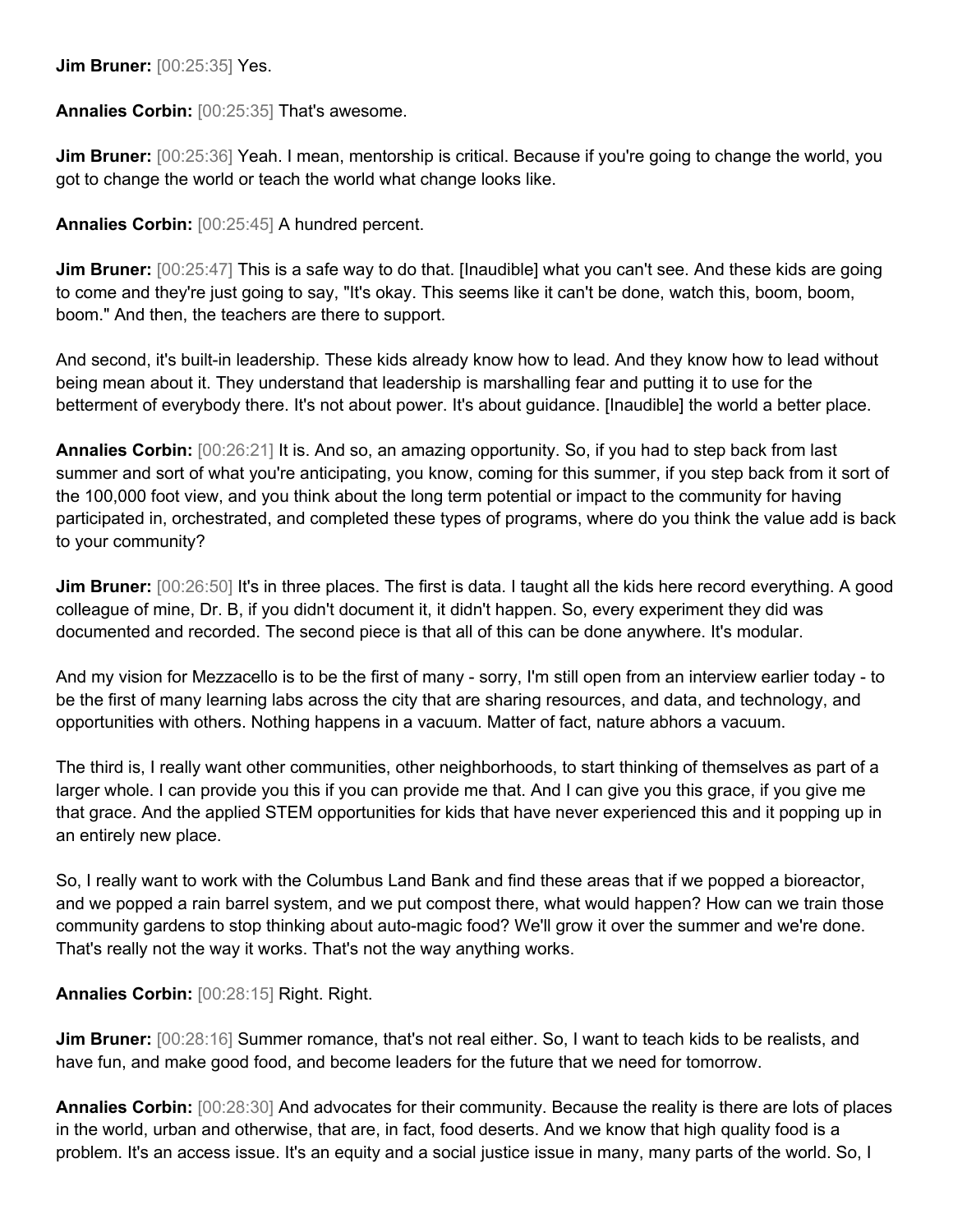would argue that one of the things you're providing to the community is lens into the fact that that problem can be locally solved. But we have to roll up our sleeves, quite literally and figuratively, and we have to teach the community how to solve this problem for themselves.

**Jim Bruner:** [00:29:04] I really do passionately believe we need to make space for kids to teach the parents.

**Annalies Corbin:** [00:29:11] Oh, yeah.

**Jim Bruner:**  $[00:29:12]$  This is what we, children, this is what we need to survive in the future that's coming. And not that it's bad. It's just that we've taken food for granted for too long. And it's time for people to start thinking about food as valuable a resource as money and gas and power.

**Annalies Corbin:** [00:29:31] Yeah. Absolutely. Okay. So, last question. I always like to close the program recognizing that the majority of our listeners are teachers, and there are teachers who are digging in and thinking about amazing things that they can do with their kids. They're passionate about doing innovative things, but they don't always have the resources or the local partner.

They can hear about this great thing that we're talking about in Learning Unboxed and go, "That's really awesome. But I don't have an urban farm. I don't have a PAST Foundation. I don't have one of these other things that are in the community, but I'm willing to get started anyway." And so, how do I translate my first two or three steps as a teacher in a place that doesn't have these resources in my own school to take what is happening with the amazing Jim Bruner and Mezzacello and make it my own. What's your advice to that teacher who says, "I want to do it, but I don't know how to start"?

**Jim Bruner:** [00:30:24] Stop thinking about it as something that you have to do and start thinking about it as something you could become. You cannot do this overnight. I did not do this overnight. This started by interviewing people, Amish people, farmers, bioscientists, chemists, engineers, biologists, and asking questions and realizing, "Oh, this relates to that." Stop believing that you have to know everything. Failure is hypercritical in farming. You don't want to do that again. But you need to know.

And third, you do not need to be the answer. Nature will answer if you ask the right questions. Just reframe what the challenge is. It's not about creating a farm. It's not about recreating Mezzacelloa. It's about understanding what life fundamentally needs. And then, how do you ask children to learn that? How do you learn it and rethink that? And it will be much, much easier. But no plant grows overnight. No seed gives a tree tomorrow.

**Annalies Corbin:** [00:31:28] And it's also a lot of fun, right? You know, learning alongside your children is one of the most powerful things. And we've heard this from teachers over and over again. You know, when I let go of the need to have to be the sage on the stage, the all knowing, and instead I roll up my sleeves and say, "I don't know, but let's learn together." It is a magical, magical journey. And that magic happens every day on Mezzacello.

So, Jim, thank you so much for taking time out of your day to share your story. And to join us in the conversation about what makes amazing teaching and learning and really innovative in not so familiar places.

**Jim Bruner:** [00:32:07] I love it. You know that I love this. This is my passion. So, thank you for the opportunity. And to all those teachers out there, one day at a time. Start one day at a time.

**Annalies Corbin:** [00:32:17] Absolutely. Thank you, Jim.